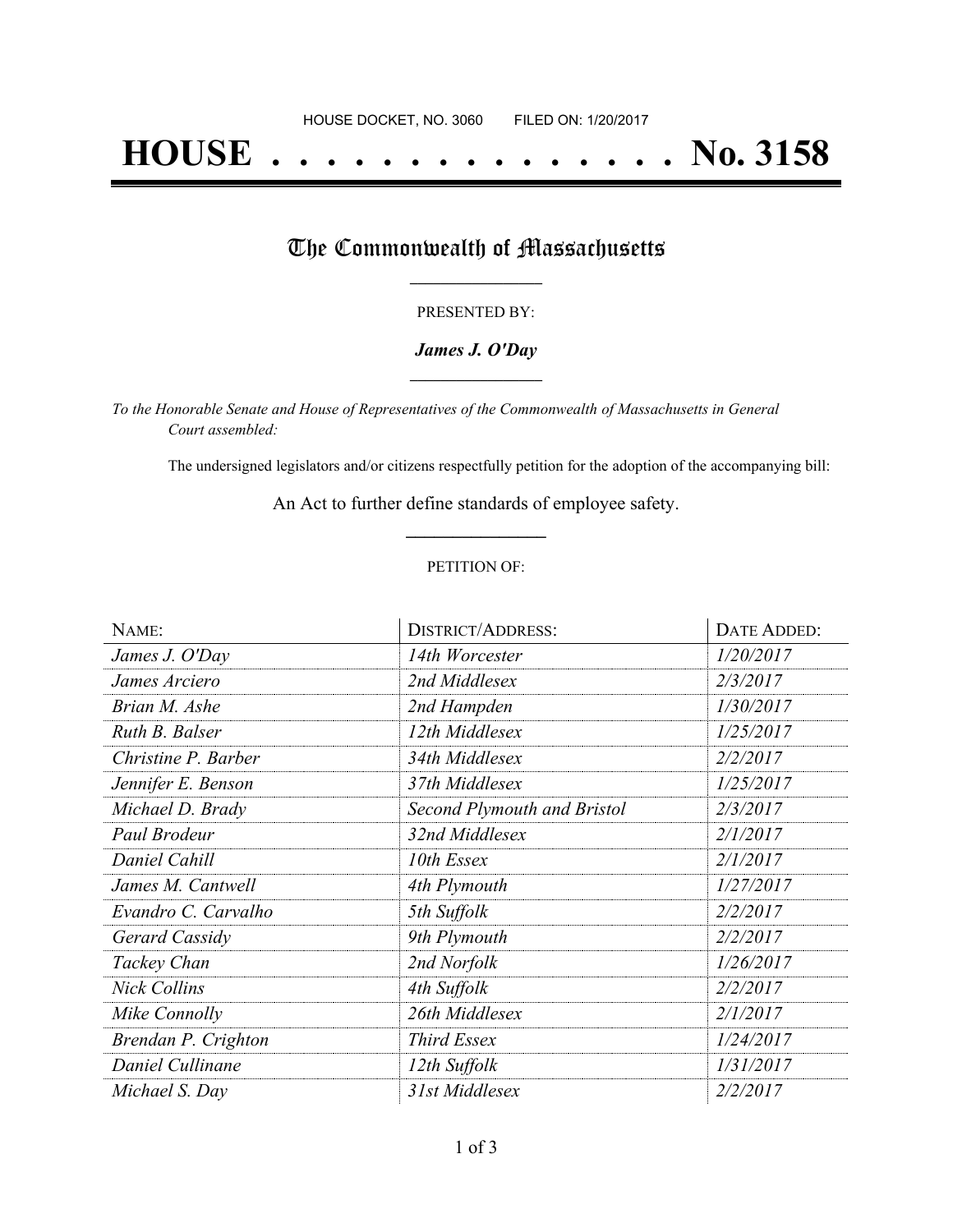| Marjorie C. Decker       | 25th Middlesex                    | 2/3/2017  |
|--------------------------|-----------------------------------|-----------|
| Sal N. DiDomenico        | Middlesex and Suffolk             | 2/3/2017  |
| Diana DiZoglio           | 14th Essex                        | 1/26/2017 |
| Daniel M. Donahue        | 16th Worcester                    | 1/25/2017 |
| Michelle M. DuBois       | 10th Plymouth                     | 1/31/2017 |
| James J. Dwyer           | 30th Middlesex                    | 1/26/2017 |
| James B. Eldridge        | Middlesex and Worcester           | 1/27/2017 |
| Linda Dorcena Forry      | <b>First Suffolk</b>              | 2/3/2017  |
| William C. Galvin        | 6th Norfolk                       | 1/27/2017 |
| Sean Garballey           | 23rd Middlesex                    | 2/3/2017  |
| Denise C. Garlick        | 13th Norfolk                      | 2/2/2017  |
| Carmine L. Gentile       | 13th Middlesex                    | 1/25/2017 |
| Kenneth I. Gordon        | 21st Middlesex                    | 1/26/2017 |
| Patricia A. Haddad       | 5th Bristol                       | 2/2/2017  |
| Stephan Hay              | 3rd Worcester                     | 2/2/2017  |
| Jonathan Hecht           | 29th Middlesex                    | 1/30/2017 |
| Paul R. Heroux           | 2nd Bristol                       | 1/31/2017 |
| Natalie Higgins          | 4th Worcester                     | 2/3/2017  |
| Bradley H. Jones, Jr.    | 20th Middlesex                    | 1/31/2017 |
| Louis L. Kafka           | 8th Norfolk                       | 1/30/2017 |
| Jay R. Kaufman           | 15th Middlesex                    | 1/24/2017 |
| Mary S. Keefe            | 15th Worcester                    | 2/2/2017  |
| Kay Khan                 | 11th Middlesex                    | 1/27/2017 |
| Peter V. Kocot           | <b>1st Hampshire</b>              | 2/3/2017  |
| Jack Lewis               | 7th Middlesex                     | 1/25/2017 |
| Jason M. Lewis           | Fifth Middlesex                   | 1/31/2017 |
| David Paul Linsky        | 5th Middlesex                     | 2/2/2017  |
| Barbara A. L'Italien     | <b>Second Essex and Middlesex</b> | 2/1/2017  |
| Jay D. Livingstone       | 8th Suffolk                       | 2/2/2017  |
| Adrian Madaro            | 1st Suffolk                       | 1/25/2017 |
| Elizabeth A. Malia       | 11th Suffolk                      | 2/3/2017  |
| Paul W. Mark             | 2nd Berkshire                     | 2/3/2017  |
| Joseph W. McGonagle, Jr. | 28th Middlesex                    | 1/24/2017 |
| Paul McMurtry            | 11th Norfolk                      | 2/3/2017  |
| James R. Miceli          | 19th Middlesex                    | 1/31/2017 |
| Michael O. Moore         | <b>Second Worcester</b>           | 2/3/2017  |
| Marc R. Pacheco          | <b>First Plymouth and Bristol</b> | 2/1/2017  |
| Sarah K. Peake           | 4th Barnstable                    | 2/3/2017  |
| Denise Provost           | 27th Middlesex                    | 1/30/2017 |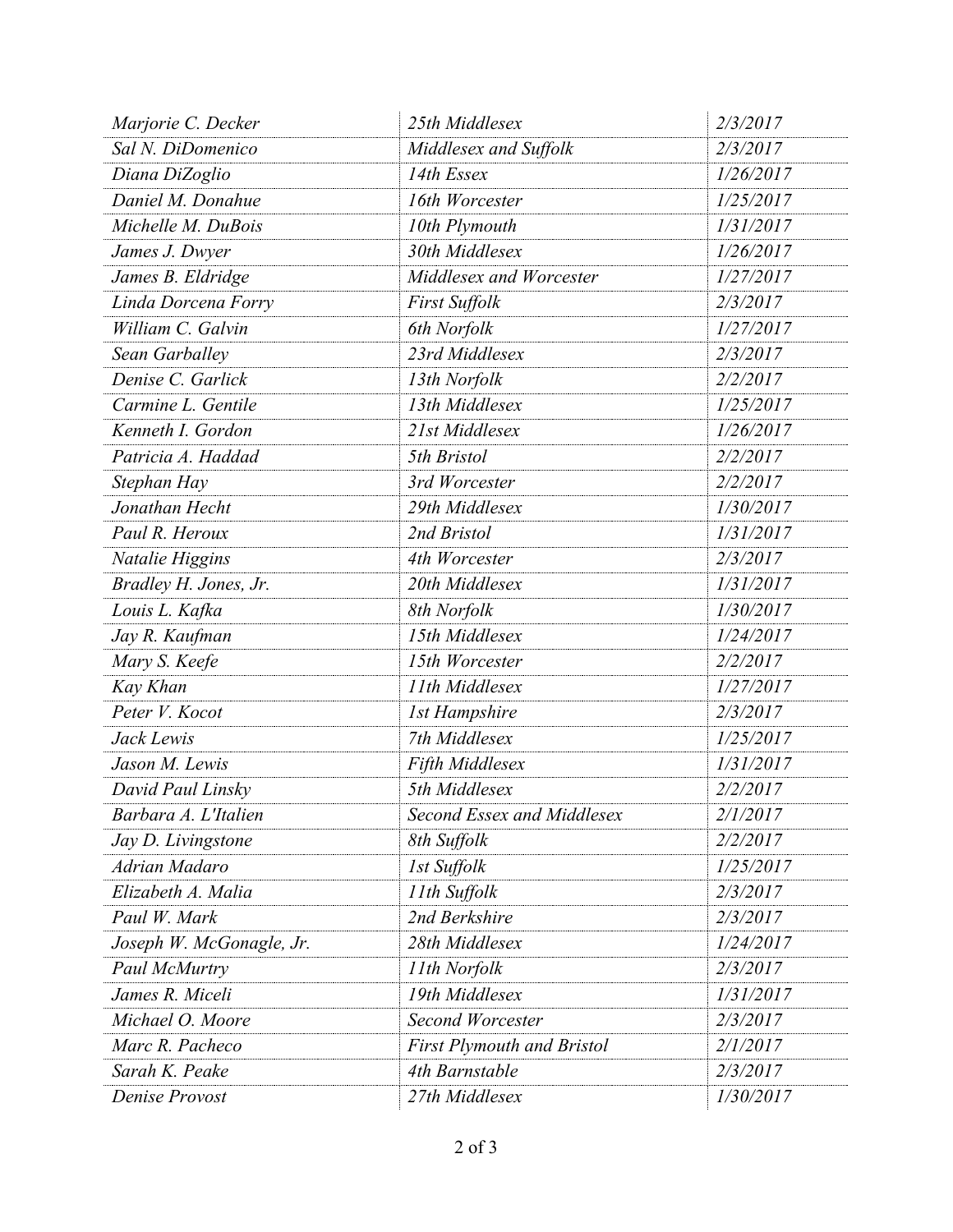| David M. Rogers   | 24th Middlesex | 2/3/2017  |
|-------------------|----------------|-----------|
| Jeffrey N. Roy    | 10th Norfolk   | 2/3/2017  |
| Daniel J. Ryan    | 2nd Suffolk    | 1/26/2017 |
| Frank I. Smizik   | 15th Norfolk   | 2/2/2017  |
| Thomas M. Stanley | 9th Middlesex  | 2/3/2017  |
| José F. Tosado    | 9th Hampden    | 1/24/2017 |
| Paul Tucker       | 7th Essex      | 2/3/2017  |
| Steven Ultrino    | 33rd Middlesex | 1/30/2017 |
| David T. Vieira   | 3rd Barnstable | 2/2/2017  |
| RoseLee Vincent   | 16th Suffolk   | 2/2/2017  |
| Chris Walsh       | 6th Middlesex  | 1/31/2017 |
| Timothy R. Whelan | 1st Barnstable | 1/30/2017 |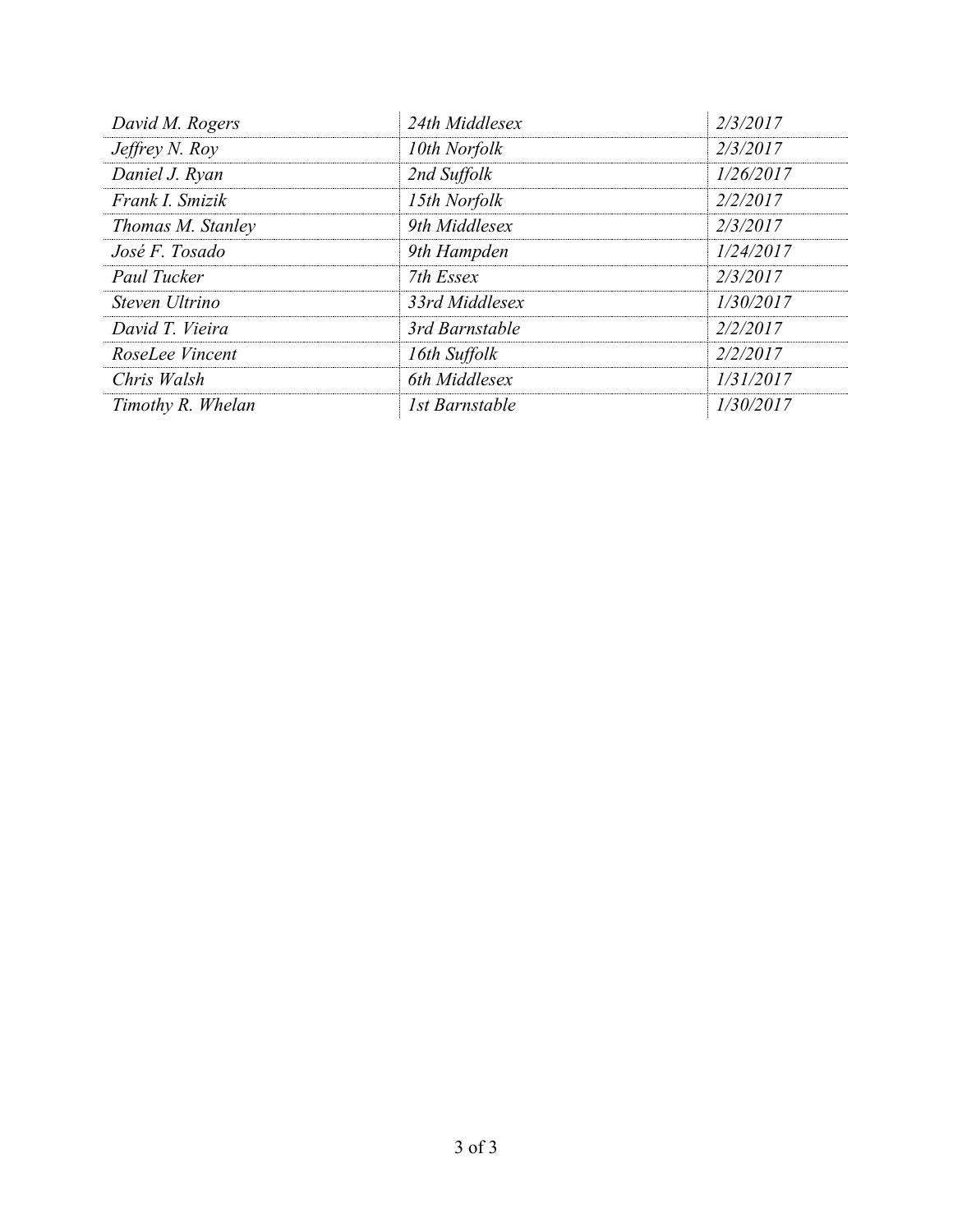## **HOUSE . . . . . . . . . . . . . . . No. 3158**

By Mr. O'Day of West Boylston, a petition (accompanied by bill, House, No. 3158) of James J. O'Day and others for legislation to further define standards of employee safety. Labor and Workforce Development.

#### [SIMILAR MATTER FILED IN PREVIOUS SESSION SEE HOUSE, NO. *1756* OF 2015-2016.]

### The Commonwealth of Massachusetts

**In the One Hundred and Ninetieth General Court (2017-2018) \_\_\_\_\_\_\_\_\_\_\_\_\_\_\_**

**\_\_\_\_\_\_\_\_\_\_\_\_\_\_\_**

An Act to further define standards of employee safety.

Be it enacted by the Senate and House of Representatives in General Court assembled, and by the authority *of the same, as follows:*

- 1 SECTION 1. Chapter 149 of the General Laws is hereby amended by inserting, after
- 2 section  $6\frac{1}{2}$ , the following

| $\overline{3}$ | Section:- Section 6 <sup>3</sup> / <sub>4</sub> . (a) This section shall not apply to places of employment subject to |
|----------------|-----------------------------------------------------------------------------------------------------------------------|
| $\overline{4}$ | section $6\frac{1}{2}$ . The department, after consulting with the advisory board established by subsection           |
| 5              | (b), shall adopt regulations that shall provide at least the level of protection to employees that is                 |
| 6              | provided under the federal Occupational Safety and Health Act of 1970, 29 U.S.C. 651 et. seq.,                        |
| 7              | including standards and provisions of the general duty clause contained in 29 U.S.C. 654. In the                      |
| 8              | absence of a state regulation, the department shall apply the applicable provisions of that act.                      |